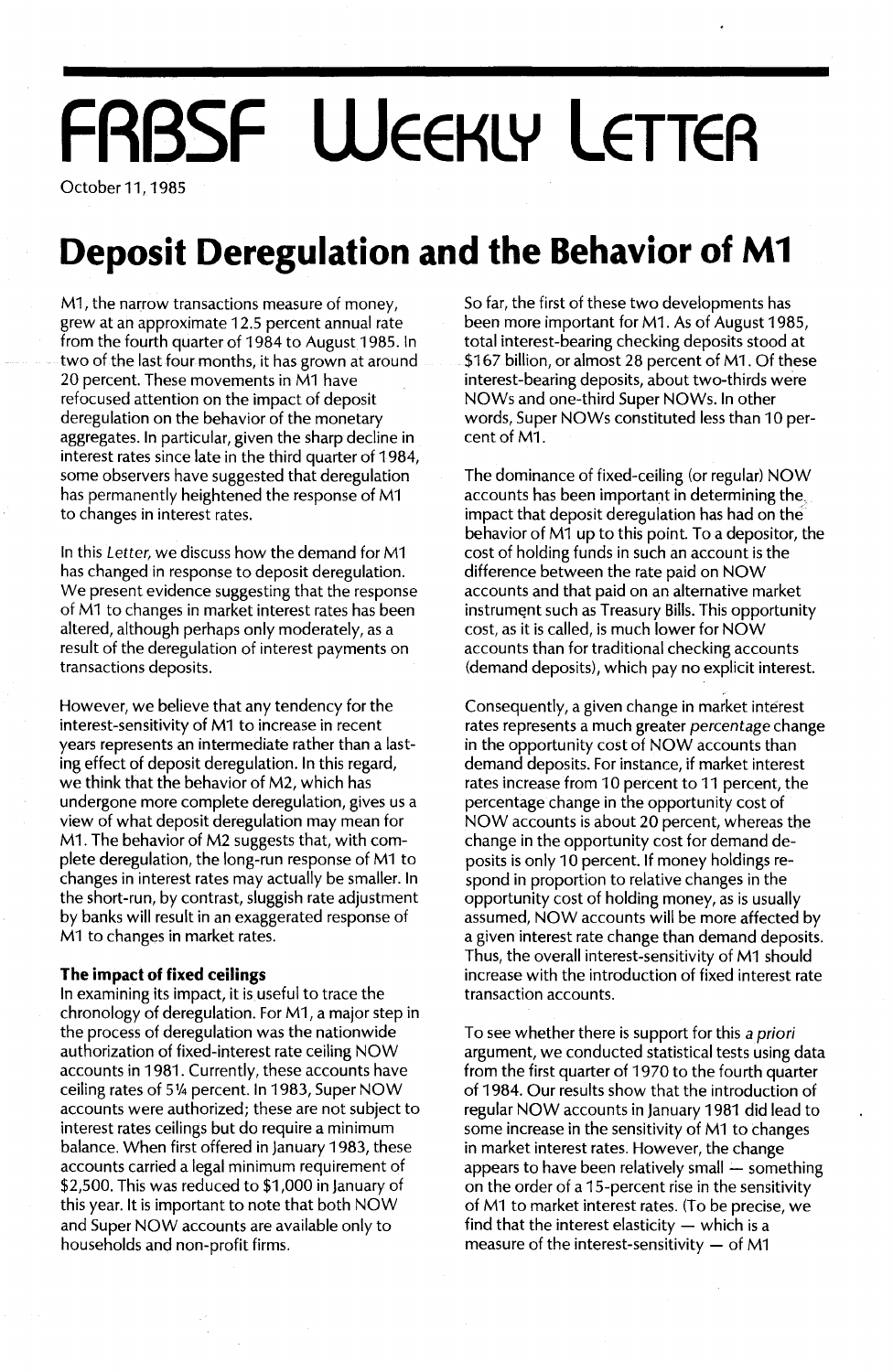## **FRBSF**

increased from slightly more than 0.11 to slightly less than 0.13 when the sample is extended from 1980 to 1984.) Thus, our findings suggest that deposit deregulation, at least through the end of 1984, has had a modest impact on the behavior of M1 with respect to market interest rates when compared with the behavior of that aggregate in the 1970s.

One reason that our statistical analysis does not reveal a large increase in the interest-sensitivity of M1, despite what seems to be a strong a priori case for such an increase, may be the implicit interest paid on traditional transaction deposits. That is, instead of comparing the zero explicit interest paid on demand deposits with the 514 percent paid on NOWs, individuals also considered the value of services (such as free checking) they received with demand deposits. The available empirical evidence suggests that the return on demand deposits (taking implicit interest into account) probably is closer to the rate paid on NOWs than it is to zero. Consequently, it is likely that the introduction of NOWs did not reduce the opportunity cost of holding money by as much as the full 5<sup>1</sup>/4 percent banks were allowed to pay. This implies that the resulting change in the interest-sensitivity of M1 should not be large.

The behavior of M1 also may have been affected by developments involving business demand deposits, which are an important component of M1. At the end of 1984, demand deposit balances of financial (nonbank) and nonfinancial businesses totaled about \$200 billion and represented twothirds of gross demand deposits. While business transaction deposits cannot earn explicit interest, it is common for banks to pay implicit interest on these deposits. At many banks, this is accomplished via compensating balance arrangements. Under such arrangements, banks compensate businesses for holding demand deposits by providing credit services (loans and loan commitments) and operational services (e.g., lock boxes and wire transfers).

Particularly relevant to our discussion of the interest elasticity of M1 is the growing role of compensating balances involving operational services since the latter part of the 1970s. Under such arrangements, the implicit rate of return on business demand deposits is determined by short-run market interest rates (with an adjustment to reflect the cost of reserve requirements). Thus, because of compensating balances involving operational services, the opportunity cost of holding deposits would not change by much in response to changes in market interest rates. Consequently, business demand deposits are not likely to be sensitive to changes in market rates either.

#### **Permitting flexible rates**

The introduction of the regular NOW account represents an intermediate stage in transaction deposit deregulation. However, the second phase of this deregulation  $-$  flexible yields on transaction accounts as represented by the Super NOW gradually is becoming more important. In addition to the continued growth in Super NOW accounts, fixed-interest rate ceilings will be effectively removed from all household transaction accounts in early 1986. This latter stage of deposit deregulation will have very different implications for the behavior of M1.

The sensitivity of money to changes in market rates declines when the yield on holding money is allowed to vary with market yields. That is, if market rates and the return on money move together, there is no change in the relative opportunity cost of holding money as market rates vary. Thus, in a world of flexible interest rates on deposits, money demand is likely to be much less sensitive to changes in interest rates.

To glean some insights into what the second stage of deregulation will mean for M1 , we looked at the impact deregulation has had on M2. We chose M2 because deregulation of M1 has largely been restricted to higher explicit but fixed yields, with Super NOWs the only accounts not subject to interest rate ceilings. In contrast, the deregulation of M2, which started earlier - in 1978, has involved both higher explicit yields and yields that have tended to move with market interest rates.

To isolate the effects of deregulation, we focused upon the part of M2 that has been most deregulated: "nontransactions" M2. This consists of the part of M2 that is not counted in M1. It includes MMDAs, savings accounts, small time deposits, overnight Repurchase Agreements (RPs) and Eurodollar accounts. Our statistical tests indicate that the sensitivity of nontransactions M2 to changes in market interest rates is significantly lower than it was before 1979. To be more precise, we find that a numerical measure of this sensitivity is now less than half what it was prior to the deregulation of M2.

A significant aspect of this lowered sensitivity is that the decrease becomes effective only a few months after the change in other market rates.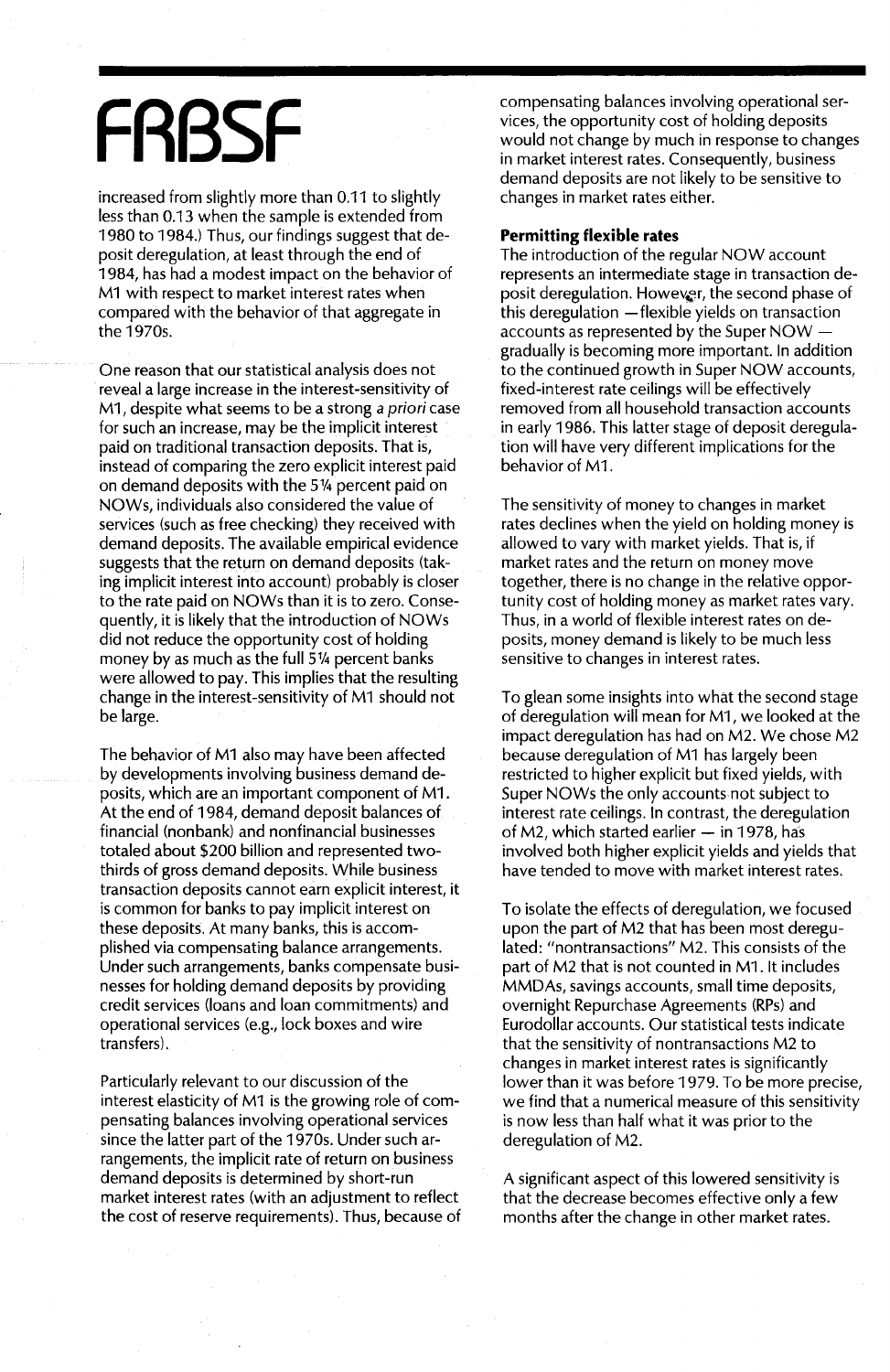That is, the contemporaneous response of nontransactions M2 to a change in interest rates is not significantly different from its prederegulation response, but the change in the growth rate of M2 two to three months after an interest rate change is now significantly smaller. Thus, once the full effects of an interest rate change have worked themselves out, the change in M2 is smaller than what it used to be prior to deregulation.

This finding is consistent with the rate-setting behavior of financial institutions that some observers have commented upon recently. Rates on Money Market Deposit Accounts, for example, do not decrease immediately after a fall in market rates but do so with a lag.For our purposes, the point is that once the rate adjustment is complete, the opportunity cost of these accounts is close to what it was before the change in market rates. This explains why nontransactions M2 shows a lower sensitivity to interest rate changes in the long-run.

It is natural to expect that M1 will show a response similar to that of M2 once deregulation is complete. However, there are several reasons that the change in the behavior of M1 may not be as great as it has been for nontransactions M2. One obvious reason is that currency, a major component of M1, does not earn interest. Second, households can be expected to continue to hold (noninterest-bearing) demand deposits, especially because the implicit interest earned on such accounts is not taxable. (Household demand deposit accounts totalled \$80 billion at the end of 1984, or 14 percent of M1 at that time.) Finally, there are as yet no proposals to permit businesses to hold interest-bearing transaction accounts.

For the more immediate future, it is even less clear what the impact of deregulation will be. Even though regulatory restrictions on household M1 accounts will be removed in early 1986, one cannot predict how quickly banks will move to implement either higher explicit rates or flexible rates. Recent experience suggests that banks will change their policies slowly. For example, the legal minimum deposit requirement on Super NOWs was reduced from \$2,500 to \$1,000 early this year but most banks have not yet implemented the change. While competitive pressures probably will move the market toward making flexible rate transactions accounts more widely available, banks also may be slow to abolish fixed-rate NOWs.

To the extent that banks are slow to adopt flexible rate accounts, the transition of M1 to a lower interest-sensitivity may be delayed. The experience in 1985, particularly since May, appears to support this proposition. Short-run market rates have been approaching the fixed ceilings on NOW accounts without any systematic action by banks to adjust these rates. In addition, the rates offered on Super NOWs also have not been adjusted as rapidly as rates offered on managed liabilities such as large CDs. The result has been an explosion in M1 growth.

Whether banks will continue their present behavior in the future is as yet uncertain. The prevailing level of interest rates is likely to be an important factor. If market rates fall sufficiently, banks are likely to reduce the rates they offer on fixed-ceiling NOW accounts, effectively turning them into variable rate accounts. Even with variable rates, however, it is likely that further rate adjustments on these accounts will lag behind<sup>®</sup> changes in other market rates. During any such intervening period, the growth rate of M1 is likely to change significantly in response to changes in market rates.

#### Summing up

In this Letter, we have discussed the case for an increase in the interest-sensitivity of M1. Despite the existence of a strong a priori case for a large increase in M1 sensitivity, our empirical results show only a modest rise through the end of 1984. More important is the fact that we expect this increase in sensitivity to be reversed as more and more of M1 comes to offer variable yields.

However, M1 is likely to continue to show large responses in the period immediately following changes in market interest rates. As discussed above, this occurs because banks are slow to vary the yields on transaction accounts when market rates change. Thus, M1 growth in the short-run will now be subject to an additional influence  $-$  the rate-setting behavior of banks. This could lead to some instability in the response of M1 to changes in market interest rates in the short-run, making it more difficult to interpret the behavior of M1 following changes in these rates.

#### Fred Furlong and Bharat Trehan, Economists

Opinions expressed in this newsletter do not necessarily reflect the views of the management of the Federal Reserve Bank of San Francisco, or of the Board of Governors of the Federal Reserve System.

Editorial comments may be addressed to the editor (Gregory Tong) orto the author .... Free copies of Federal Reserve publications can be obtained from the Public Information Department, Federal Reserve Bank of San Francisco, P.O. Box 7702, San Francisco 94120. Phone (415) 974-2246.